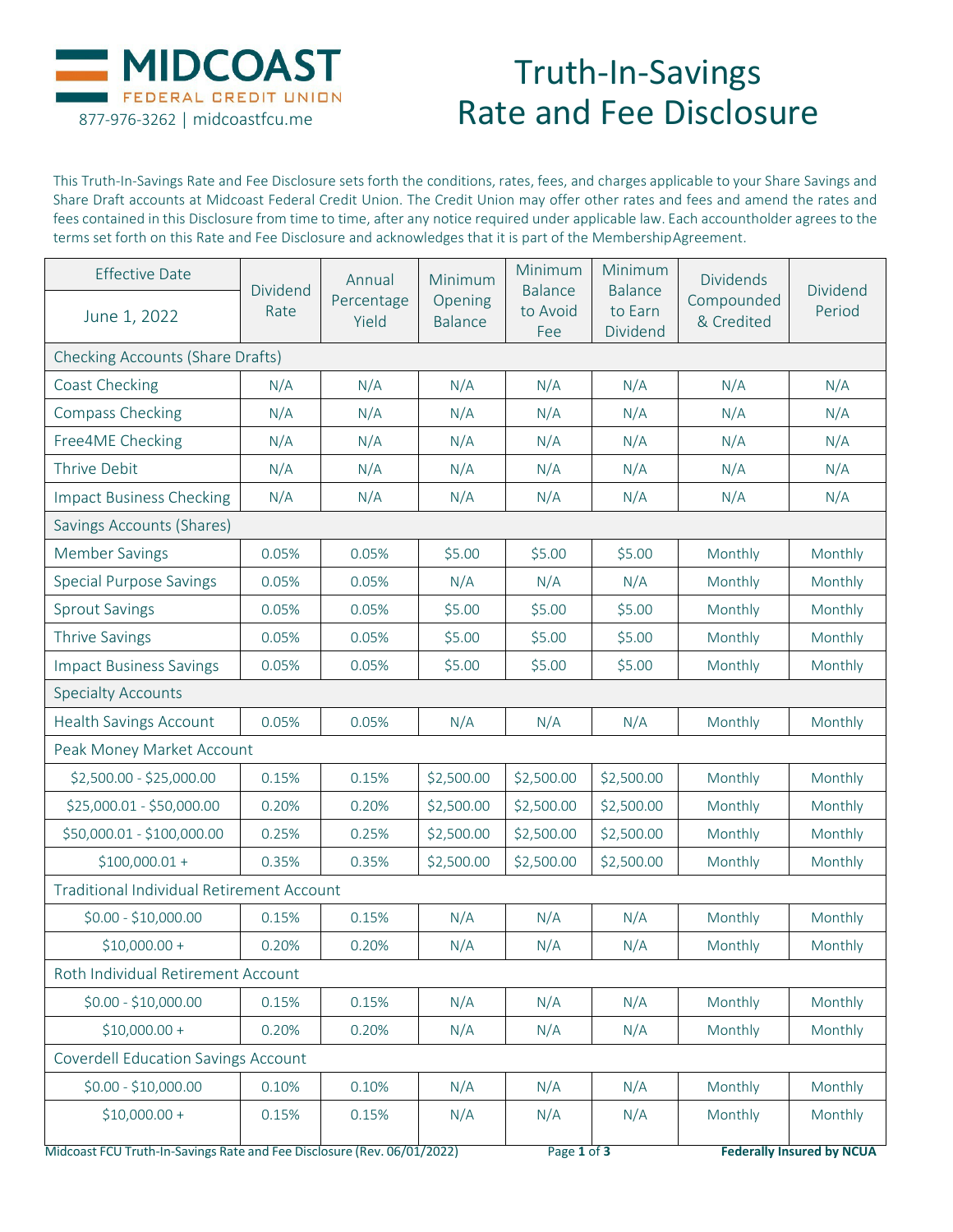## Truth-In-Savings Account Disclosures

Except as specifically described, the following disclosures apply to all the above accounts.

- 1. Rate Information. The Dividend Rate and Annual Percentage Yield on your accounts, as of the last Dividend Declaration Date, are set forth above. The Annual Percentage Yield is a percentage rate that reflects the total amount of dividends to be paid on an account based on the dividend rate and frequency of compounding for a 365-day period. The Dividend Rate and Annual Percentage Yield may change monthly as determined by the Credit Union's Board of Directors.
- 2. Nature of Dividends. Dividends are paid from current income and available earnings, after required transfers to reserves at the end of the dividend period. Dividends are not guaranteed.
- 3. Compounding and Crediting. Dividends will be compounded and credited as set forth above. The Dividend Period for each account is set forth above. The Dividend Period begins on the first calendar day of each month and ends on the last calendar day of each month. Except for Money Market Accounts, if your account is closed before accrued dividends are credited, dividends will not be paid.
- 4. Accrual of Dividends. Dividends will begin to accrue on both cash deposits and noncash deposits (e.g. checks) on the business day that you make the deposit to your account.
- 5. Balance Information for Non-Money Market Accounts. The minimum balance to open an account, and the minimum average daily balance you must maintain to avoid fees and to earn the annual percentage yield stated for your account is set forth above. Dividends are calculated by the average daily balance method which applies a periodic rate to the average daily balance in your account for the period. The average daily balance is calculated by adding the balance in your account for each day of the period and dividing that figure by the number of days in the period. Balance Information for Money Market Accounts. The minimum balance to open an account, and the minimum daily balance you must maintain to avoid fees and to earn the annual percentage yield stated for your account is set forth above. Dividends are calculated based upon the daily balance method which applies a daily periodic rate to the balance in the account each day.
- 6. Failure to Maintain Minimum Balance. If you fail to maintain the minimum balance required to earn the applicable dividend rate and annual percentage yield and avoid fees for any account, then you will not earn the dividend rate and annual percentage yield for the period in which you do not meet this requirement and you will be assessed applicable fees.
- 7. Transaction Limitations: For Member Savings, Special Purpose Savings, Sprout Savings, Thrive Savings, Impact Business Savings and Peak Money Market Accounts transfer limitations apply. No more than six (6) preauthorized, automatic, telephone transfers, or transfers made by check, draft, or debit card may be made from these accounts to another of yours or to a third party in any month.
- 8. Additional Limitations for IRA Savings Accounts: You are solely responsible for complying with any requirements including transaction limitations and penalties for early withdrawal under the Internal Revenue Code or other applicable Federal or State law governing any IRA account. Deposits are not limited. Transfersto a Credit Union IRA Certificate are allowed subject to applicable law; and the minimum balance requirements and other restrictions applicable to the Certificate Account.
- 9. National Credit Union Share Insurance Fund. Member accounts in this Credit Union are federally insured by the National Credit Union Share Insurance Fund.
- 10. Limitations on Maximum Shares Held by One Member. The Credit Union's Board of Directors may limit the maximum amount of shares one member may hold by resolution, which they may set or change from time to time.
- 11. Transfer and Assignment. Ownership of an account is not transferable without the written consent of the Credit Union. The Credit Union may, before giving its consent, use any of the funds the account to repay any debt due it from any named account owner. Your accounts may be pledged to secure your existing or future obligations owed to this Credit Union.
- 12. Fees and Charges. Applicable fees and charges set forth in this Disclosure will be assessed against youraccount(s).
- 13. Par Value Requirements. The Par Value of a membership share, which must be fully paid to become a member or maintain membership or to receive and maintain any accounts or services with us is, \$5.00. The amount of your membership share must be paid into and retained in your share savings account.